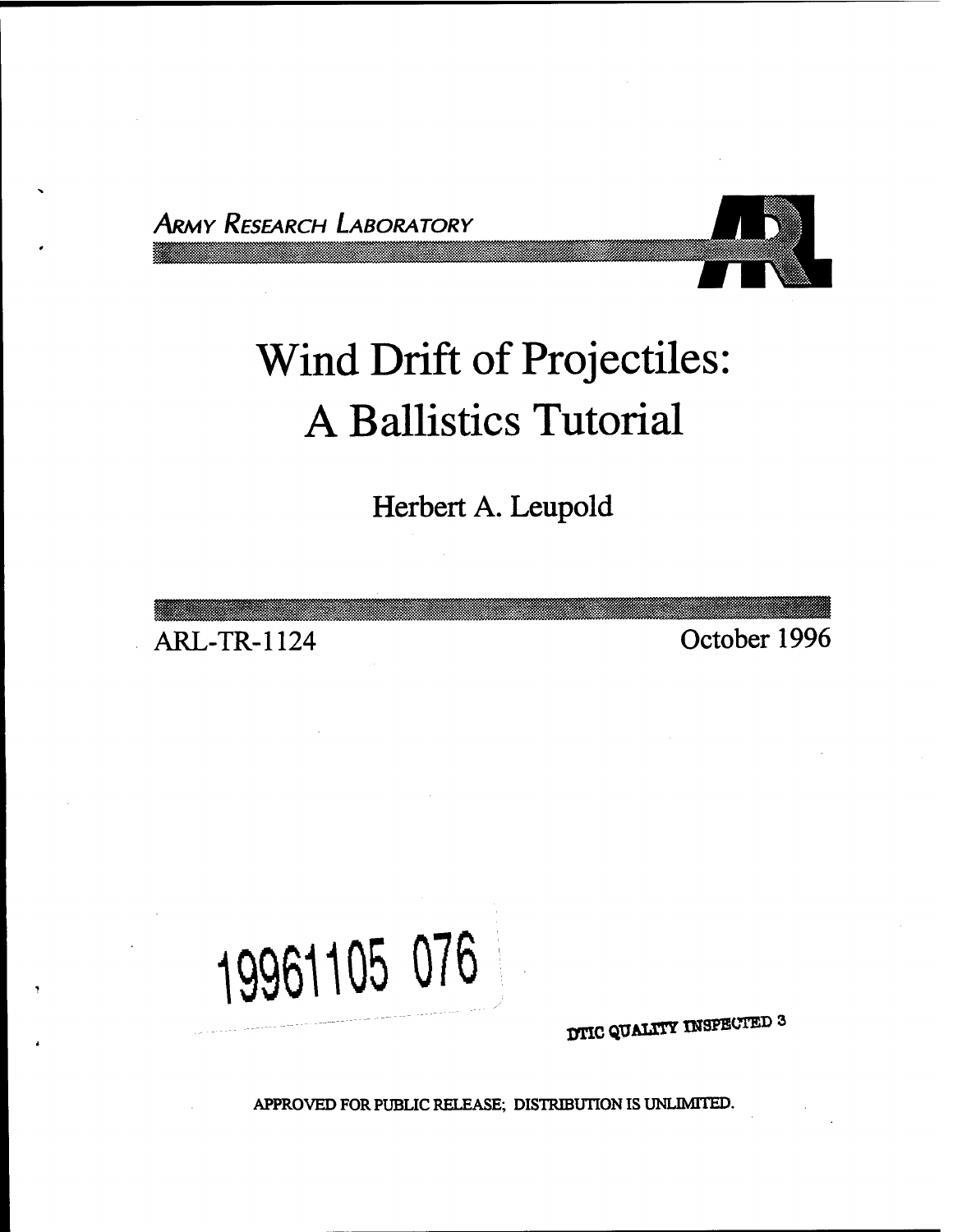# **NOTICES**

### **Disclaimers**

The findings in this report are not to be construed as an official Department of the Army position, unless so designated by other authorized documents.

**The** citation of trade names and names of manufacturers in this report is not to be construed as official Government endorsement or approval of commercial products or services referenced herein.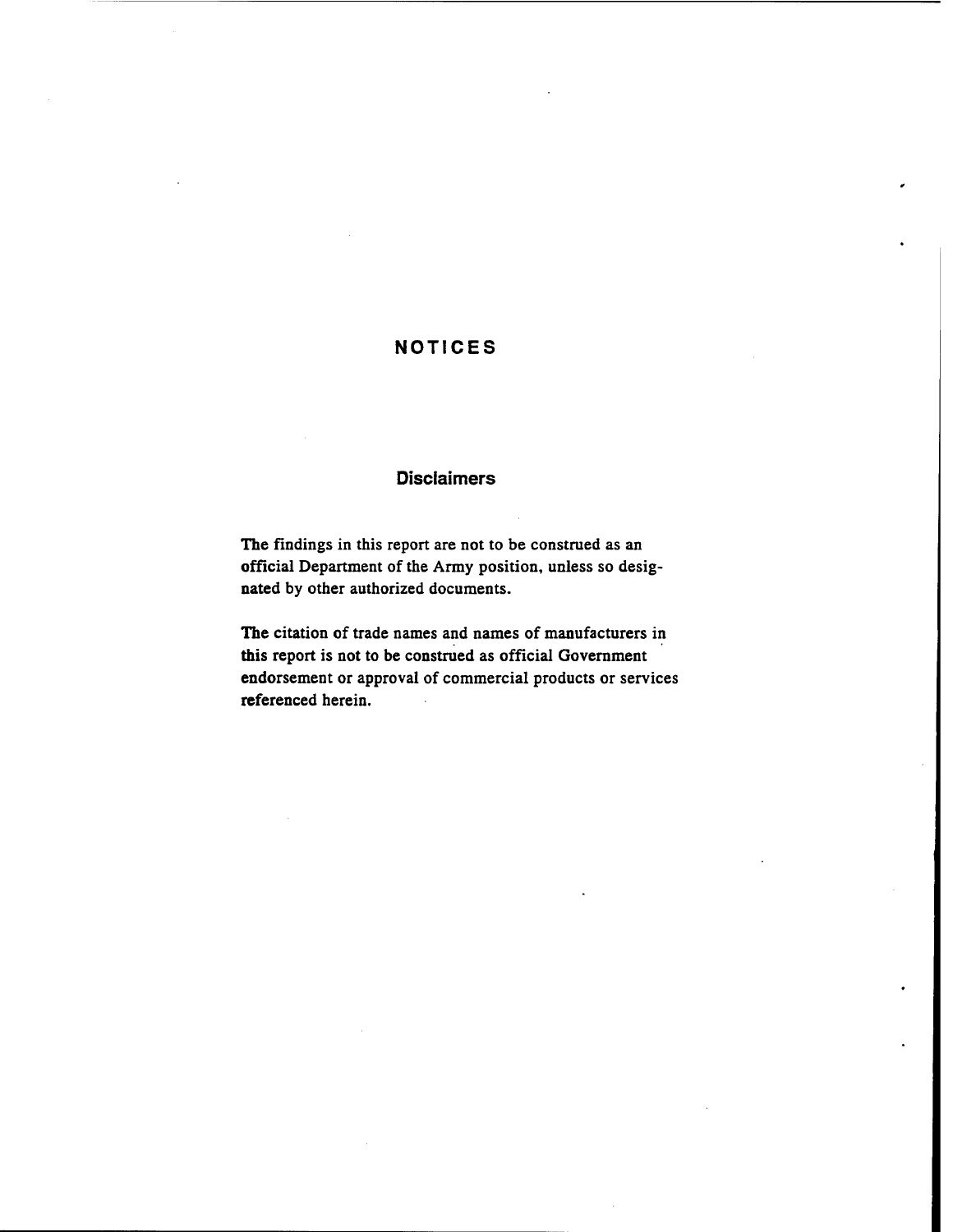| <b>REPORT DOCUMENTATION PAGE</b>                                                                                                                                                                                                                                                                                                                                                                                                                                                                                                                                                                                                                                                                                                       |                                |  |  | Form Approved<br>OMB No. 0704-0188                 |        |                                                                |
|----------------------------------------------------------------------------------------------------------------------------------------------------------------------------------------------------------------------------------------------------------------------------------------------------------------------------------------------------------------------------------------------------------------------------------------------------------------------------------------------------------------------------------------------------------------------------------------------------------------------------------------------------------------------------------------------------------------------------------------|--------------------------------|--|--|----------------------------------------------------|--------|----------------------------------------------------------------|
| Public reporting burden for this collection of information is estimated to average 1 hour per response, including the time for reviewing instructions,<br>searching existing data sources, gathering and maintaining the data needed, and completing and reviewing the collection of information. Send comments<br>regarding this burden estimate of any other aspect of this collection of information, including suggestions for reducing the burden, to Washington<br>Headquarters Services, Directorate for Information Operations and Reports. 1215 Jefferson Davis Highway, Suite 1204, Arlington, VA 22202-4302, and to<br>the Office of Management and Budget, Paperwork Reduction Project (0704-0 188), Washington, DC 20503. |                                |  |  |                                                    |        |                                                                |
| 1. AGENCY USE ONLY (Leave blank)                                                                                                                                                                                                                                                                                                                                                                                                                                                                                                                                                                                                                                                                                                       | 2. REPORT DATE<br>October 1996 |  |  | <b>Technical Report</b>                            |        | 3. REPORT TYPE AND DATES COVERED                               |
| 4 TITLE AND SUBTITLE                                                                                                                                                                                                                                                                                                                                                                                                                                                                                                                                                                                                                                                                                                                   |                                |  |  | <b>5. FUNDING NUMBERS</b>                          |        |                                                                |
| WIND DRIFT OF PROJECTILES: A BALLISTICS TUTORIAL                                                                                                                                                                                                                                                                                                                                                                                                                                                                                                                                                                                                                                                                                       |                                |  |  |                                                    |        |                                                                |
| 6. AUTHOR(S)                                                                                                                                                                                                                                                                                                                                                                                                                                                                                                                                                                                                                                                                                                                           |                                |  |  |                                                    |        |                                                                |
| Herbert A. Leupold                                                                                                                                                                                                                                                                                                                                                                                                                                                                                                                                                                                                                                                                                                                     |                                |  |  |                                                    |        |                                                                |
| 7. PERFORMING ORGANIZATION NAME(S) AND ADDRESS(ES)<br>US Army Research Laboratory (ARL)                                                                                                                                                                                                                                                                                                                                                                                                                                                                                                                                                                                                                                                |                                |  |  | 8. PERFORMING ORGANIZATION<br><b>REPORT NUMBER</b> |        |                                                                |
| Physical Sciences Directorate (PSD)                                                                                                                                                                                                                                                                                                                                                                                                                                                                                                                                                                                                                                                                                                    |                                |  |  | ARL-TR-1124                                        |        |                                                                |
| ATTN: AMSRL-PS-PC<br>Fort Monmouth, NJ 07703-5601                                                                                                                                                                                                                                                                                                                                                                                                                                                                                                                                                                                                                                                                                      |                                |  |  |                                                    |        |                                                                |
| 9. SPONSORING/MONITORING AGENCY NAME(S) AND ADDRESS(ES)                                                                                                                                                                                                                                                                                                                                                                                                                                                                                                                                                                                                                                                                                |                                |  |  | 10. SPONSORING/MONITORING                          |        |                                                                |
|                                                                                                                                                                                                                                                                                                                                                                                                                                                                                                                                                                                                                                                                                                                                        |                                |  |  | AGENCY REPORT NUMBER                               |        |                                                                |
|                                                                                                                                                                                                                                                                                                                                                                                                                                                                                                                                                                                                                                                                                                                                        |                                |  |  |                                                    |        |                                                                |
| <b>11. SUPPLEMENTARY NOTES</b>                                                                                                                                                                                                                                                                                                                                                                                                                                                                                                                                                                                                                                                                                                         |                                |  |  |                                                    |        |                                                                |
|                                                                                                                                                                                                                                                                                                                                                                                                                                                                                                                                                                                                                                                                                                                                        |                                |  |  |                                                    |        |                                                                |
| 12a. DISTRIBUTION/AVAILABILITY STATEMENT                                                                                                                                                                                                                                                                                                                                                                                                                                                                                                                                                                                                                                                                                               |                                |  |  | 12b. DISTRIBUTION CODE                             |        |                                                                |
| Approved for Public Release: Distribution is Unlimited                                                                                                                                                                                                                                                                                                                                                                                                                                                                                                                                                                                                                                                                                 |                                |  |  |                                                    |        |                                                                |
| 13. ABSTRACT (Maximum 200 words)                                                                                                                                                                                                                                                                                                                                                                                                                                                                                                                                                                                                                                                                                                       |                                |  |  |                                                    |        |                                                                |
| Projectile trajectories are altered in the presence of wind. This treatise discusses the lateral displacement<br>of a projectile by a wind blowing at right angles to the direction of aim and explains the reasons for the<br>same. The effect of bullet shape and muzzle velocity upon the trajectory and the resulting wind drift is<br>included.                                                                                                                                                                                                                                                                                                                                                                                   |                                |  |  |                                                    |        |                                                                |
| <b>14. SUBJECT TERMS</b>                                                                                                                                                                                                                                                                                                                                                                                                                                                                                                                                                                                                                                                                                                               |                                |  |  |                                                    |        | 15. NUMBER OF PAGES                                            |
| wind drift, muzzle velocity, air resistance, projectile, sectional density, form factor                                                                                                                                                                                                                                                                                                                                                                                                                                                                                                                                                                                                                                                |                                |  |  | 10                                                 |        |                                                                |
|                                                                                                                                                                                                                                                                                                                                                                                                                                                                                                                                                                                                                                                                                                                                        |                                |  |  |                                                    |        | 16. PRICE CODE                                                 |
| 17. SECURITY CLASSIFICATION                                                                                                                                                                                                                                                                                                                                                                                                                                                                                                                                                                                                                                                                                                            | 18. SECURITY CLASSIFICATION    |  |  | 19. SECURITY CLASSIFICATION                        |        | 20. LIMITATION                                                 |
| OF REPORT<br>Unclassified                                                                                                                                                                                                                                                                                                                                                                                                                                                                                                                                                                                                                                                                                                              | OF THIS PAGE<br>Unclassified   |  |  | OF ABSTRACT<br>Unclassified                        |        | OF ABSTRACT<br>UL                                              |
| NSN 7540-01-280-5500                                                                                                                                                                                                                                                                                                                                                                                                                                                                                                                                                                                                                                                                                                                   |                                |  |  |                                                    | 298-01 | Standard Form 298 (Rev. 2-89)<br>Prescribed by ANSI Std. 239-8 |

 $\hat{u}$ 

 $\boldsymbol{\varphi}$ 

 $\hat{\phantom{a}}$ 

 $\ddot{\bullet}$ 

 $\bullet$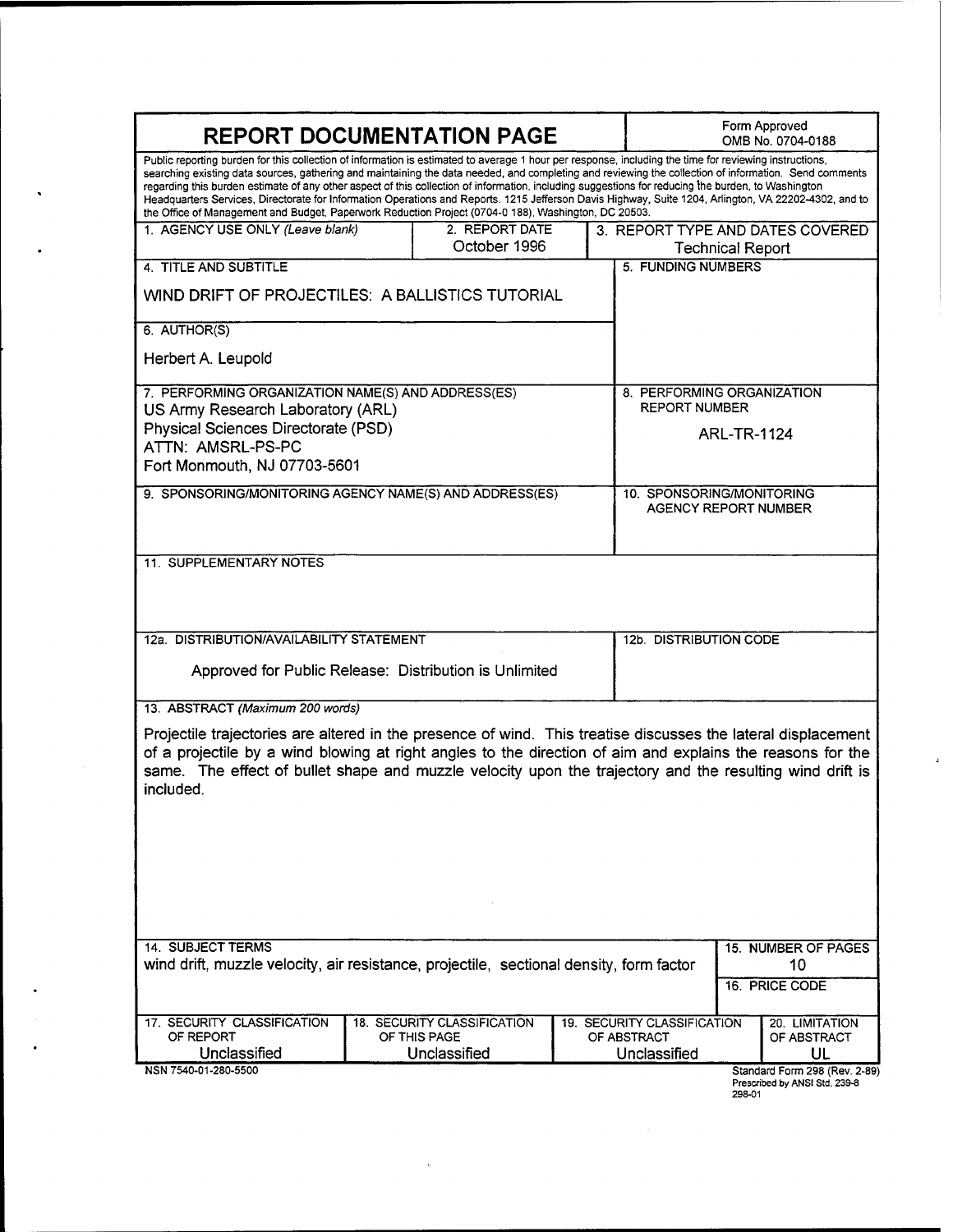# **CONTENTS**

 $\bar{z}$ 

 $\sim$ 

 $\sim$ 

 $\ddot{\phantom{0}}$ 

 $\cdot$ 

 $\ddot{\phantom{0}}$ 

# Page

# FIGURES

## Page

 $\bar{z}$ 

| $\mathbf{1}$ . | (a) Wind velocity, $V_w$ , and projectile velocity, $V_w$ , in ground reference frame, (b) Projectile                                                                                                              |   |
|----------------|--------------------------------------------------------------------------------------------------------------------------------------------------------------------------------------------------------------------|---|
| 2.             | Projectile path and its components form triangles similar to those of the initial and all subsequent                                                                                                               |   |
| 3.             | The angles, $\theta$ , have been exaggerated for clarity. In actual cases $V_m$ is always much larger than<br>$V_{w}$ and hence $\theta$ is small. (A) high wind velocity, (B) medium wind velocity, (C) zero wind |   |
|                |                                                                                                                                                                                                                    | 4 |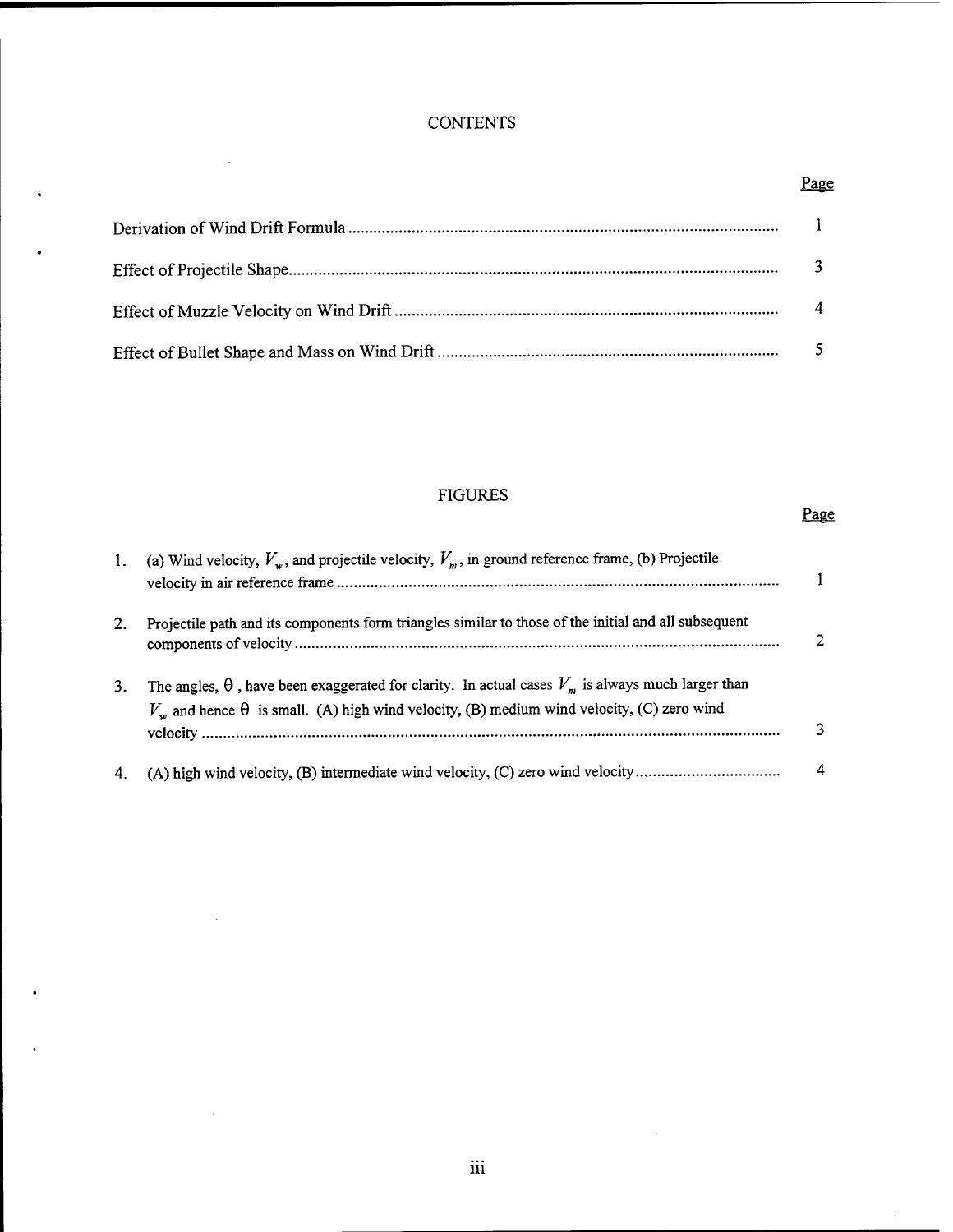#### **WIND DRIFT OF PROJECTILES: A BALLISTICS TUTORIAL**

#### **Herbert A. Leupold**

#### **Derivation ofWind Drift Formula**

The lateral displacement of  $x_d$  of a projectile by a wind blowing at right angles to the direction of aim is given by the well known formula:

$$
x_d = V_w(t_a - t_v)
$$
 (1)

where  $V_w$  is the wind velocity,  $t_a$  is the projectile's time of flight from the launcher to the target and  $t_v$  its time of flight if fired in a vacuum.

At first glance, this formula is disturbing to many because of the suggestion of mysticism it seemingly presents, viz: How does the projectile "know" what its time of flight should be in a vacuum and why should it affect the projectile?



Figure 1: (a) Wind velocity,  $V_w$ , and projectile velocity,  $V_m$ , in ground reference frame, (b) Projectile velocity in air reference frame.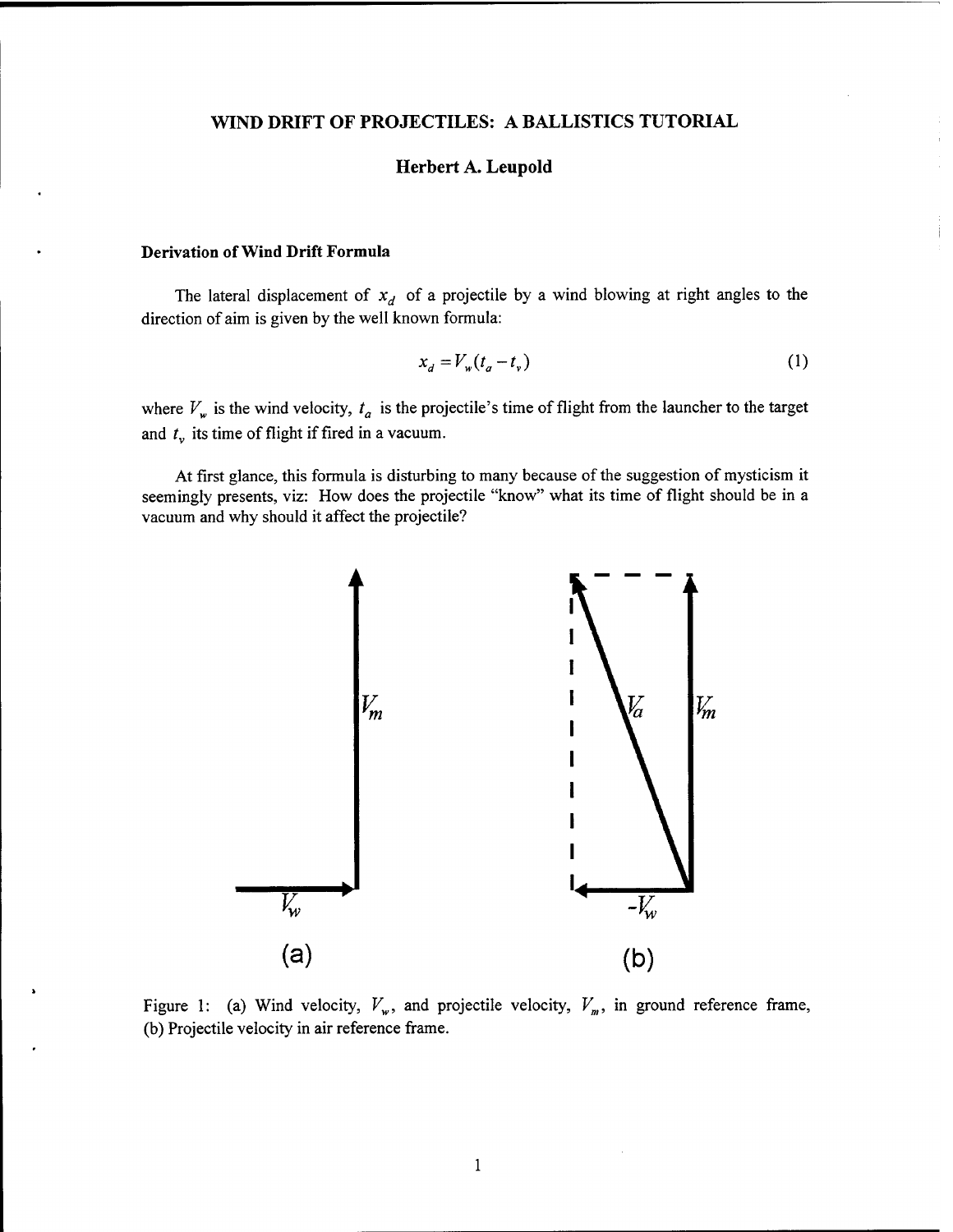Fortunately the appearance of  $t<sub>v</sub>$  in (1) is only an accident of geometry and does not imply any causal link between  $x_d$  and  $t_v$ .



Figure 2: Projectile path and its components form triangles similar to those of the initial and all subsequent components of velocity.

The best way to illustrate this is to consider the motion of the projectile in the reference system in which the air is stationary. In that frame the force the air exerts upon the projectile is opposite to its direction of motion. Initially the components of projectile velocity  $V_a$  with respect to the air are the muzzle velocity,  $V_m$  and minus the wind velocity,  $-V_w$ . See Fig. 1.

The direction of flight in the air system does not change with time since the air exerts no force normal to the projectile's path in that reference frame. Therefore the projectile path and its components form triangles similar to those of the initial and all subsequent components of velocity as in Fig. 2. Here  $P$  is the path taken by the projectile in the air reference frame,  $P_l$  is the lateral displacement at the target of the projectile and  $P_t$  the distance of the launch site to the target. From Fig. 2 we form the proportion:

$$
\frac{P_l}{P_t} = \frac{V_w}{V_m}
$$
\n
$$
P_l = \frac{V_w}{V_m} P_t
$$
\n(2)

In the time the projectile has traversed path  $P$  in the air system, the air has moved a distance  $V_w t_a$  to the right. From this we must subtract the lateral displacement,  $P_l$  of the projectile with respect to air to obtain the lateral drift, *xd*, with respect to the ground. Doing this we obtain: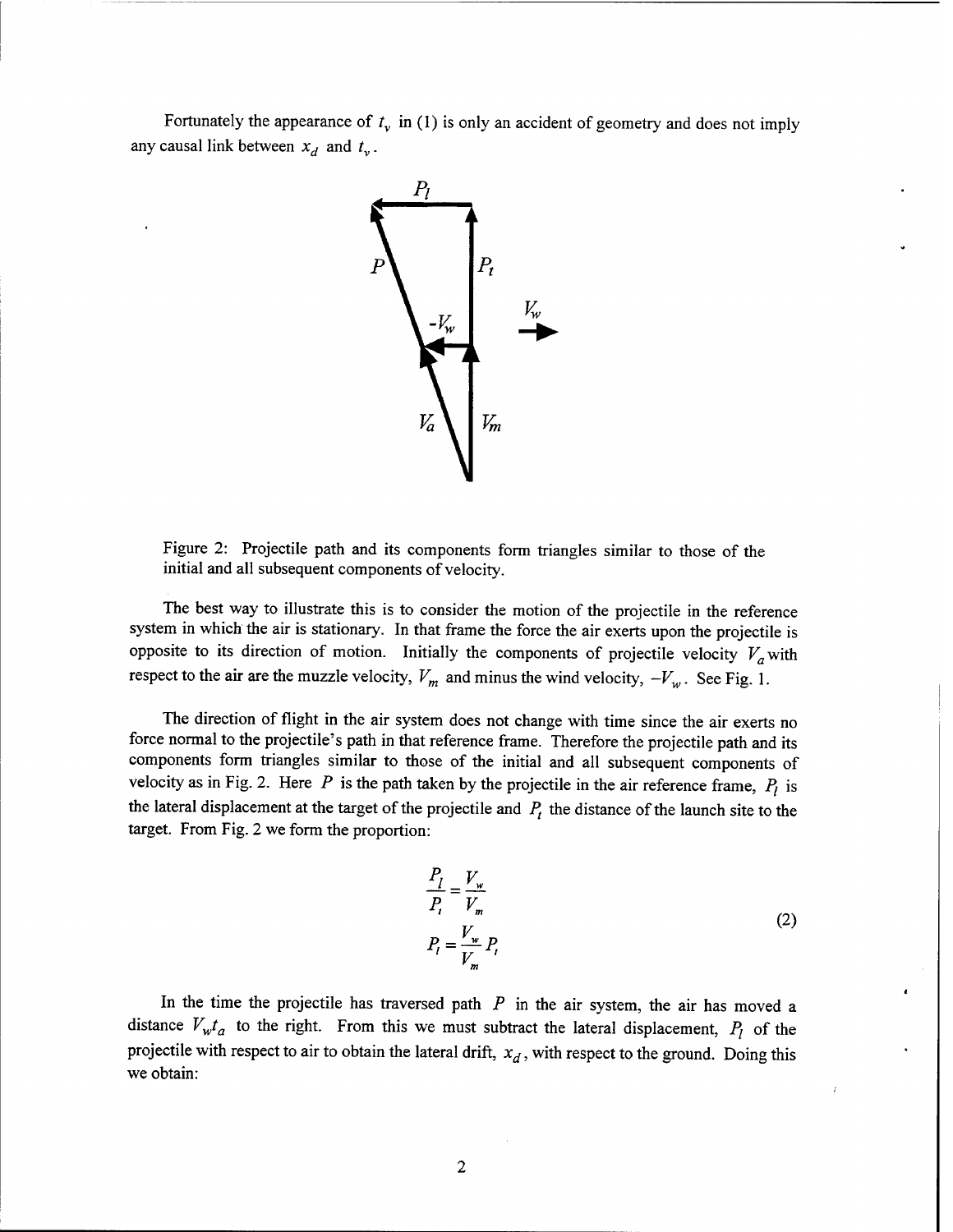$$
x_d = V_w t_a - P_l = V_w t_a - \frac{V_w P_t}{V_m} = V_w \left( t_a - \frac{P_t}{V_m} \right)
$$
 (3)

But  $P_t$  / $V_m$  is just the range  $P_t$  divided by the muzzle velocity  $V_m$ , which is the time of flight  $t<sub>v</sub>$  in a vacuum since in a vacuum projectile velocity remains constant with the value  $V<sub>m</sub>$ . Finally we obtain (1):

$$
x_d = V_w(t_a - t_v)
$$
\n<sup>(4)</sup>

Thus we see that the appearance of  $t<sub>v</sub>$  in (4) is a geometrical artifact that arises because the range  $P_t$  can be written as  $V_m t_v$ .

#### **Effect** of Projectile Shape

If the projectile is a sphere it will always present the same cross section normal to its path in the air frame of reference, i.e., a circular one (Fig. 3).



Figure 3: The angles,  $\theta$ , have been exaggerated for clarity. In actual cases  $V_m$  is always much larger than  $V_w$  and hence  $\theta$  is small. (A) high wind velocity, (B) medium wind velocity, (C) zero wind velocity.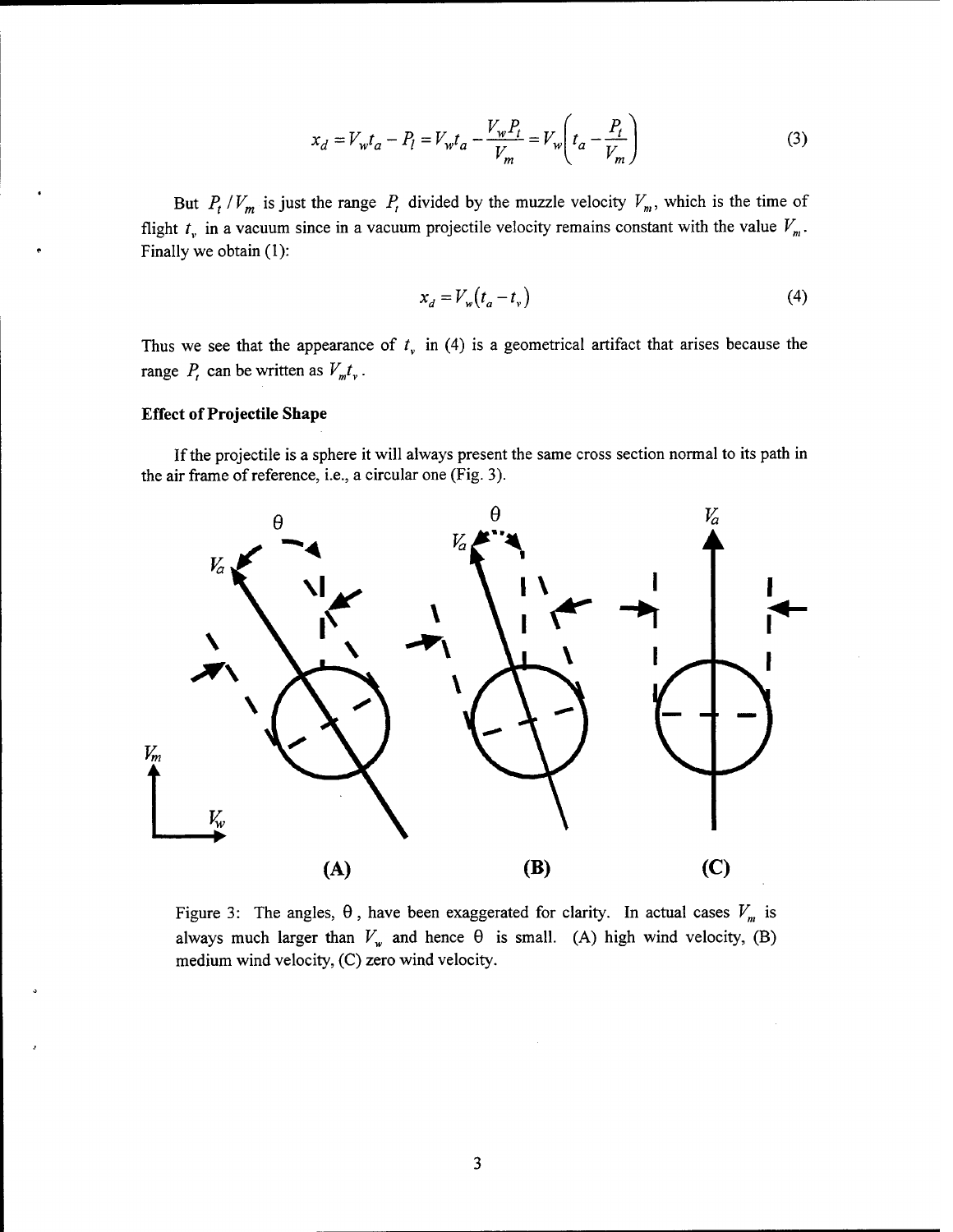If, however, the projectile is of the usual pointed cylinder form it would seem that the cross section impacted by the air's relative motion varies with wind velocity as in Fig. 4.



Figure 4: (A) high wind velocity, (B) intermediate wind velocity, (C) zero wind velocity.

This means that the time of flight would be affected by wind velocity since the three relative airspeed orientations, Fig. 4(A), (B), (C), result in different air resistance and, hence, in different times of flight. The cases (A) to (C) result in decreasing times of flight because the crosssectional areas, *L,* presented to the oncoming air decrease in that sequence.

This complication does not occur in practice because a spinning projectile such as that from a rifle will always precess about the direction of air-resistance, i.e., in the direction opposite to the projectile's air speed thus automatically orienting itself point onward. The vanes of nonspinning dart-like projectiles produce the same effect.

#### **Effect ofMuzzle Velocity on Wind Drift**

If the muzzle velocity is increased, both  $t_a$  and  $t<sub>r</sub>$  decrease. At most muzzle velocities and ranges actually used this results in a decrease in  $(t_a - t_v)$  itself, indicating less wind drift. But at low velocities and for some ballistic shapes it is actually possible for the decrease in  $t<sub>r</sub>$  to exceed the drop in  $t_a$  with increased muzzle velocity so that the wind drift becomes greater. This is a problem for projectiles from 22 calibre rim fire target rifles wherein target ammunition is actually loaded to velocities below the standard to minimize wind effects.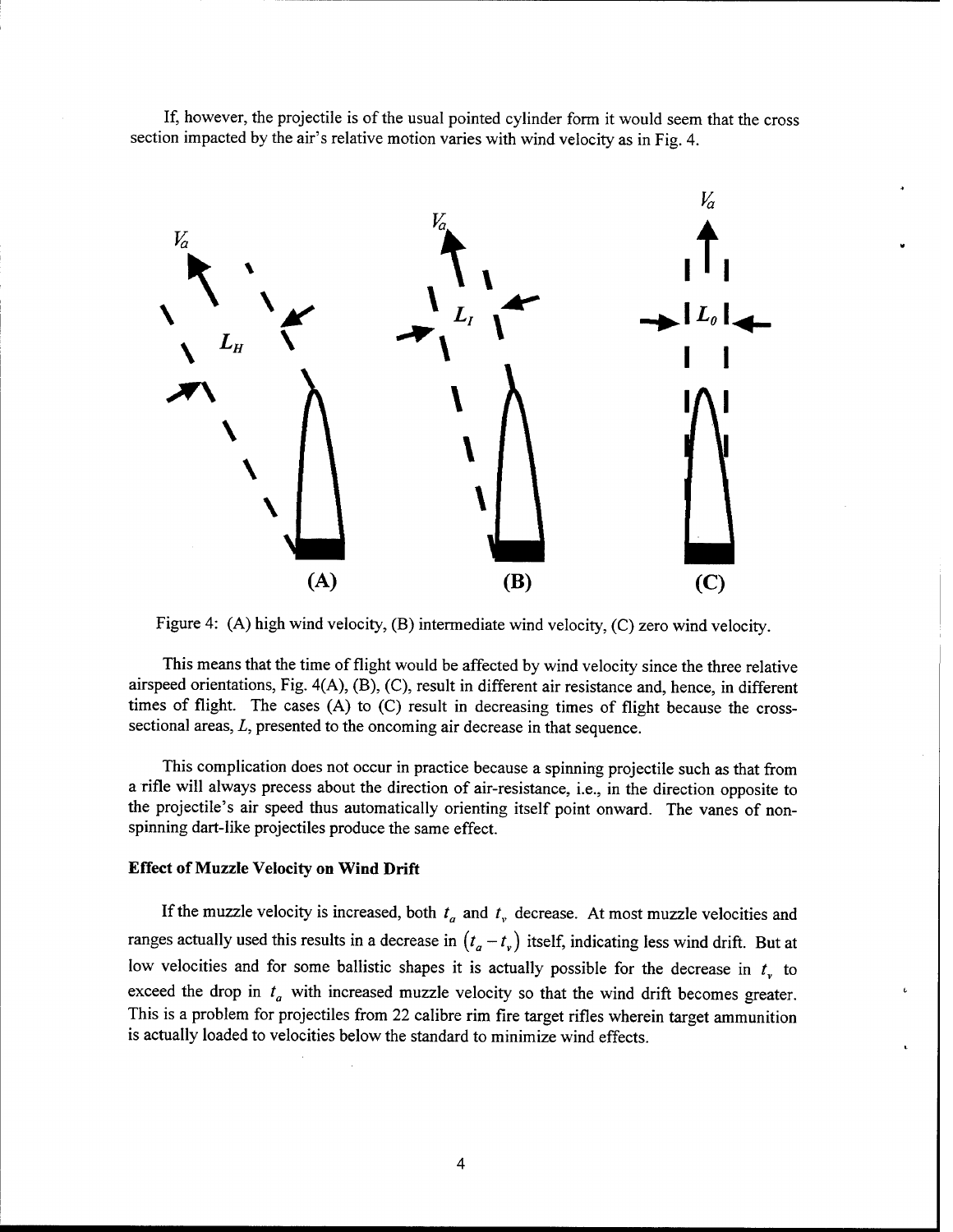#### **Effect ofBullet Shape and** Mass **on Wind Drift**

A sharply pointed bullet that is aerodynamically shaped loses velocity much more slowly than a flat or round nosed bullet because it encounters less air resistance and so has a higher average velocity over a given range. This means that at equal muzzle velocity *t<sup>a</sup>* will be shorter than for a less well shaped bullet, and since  $t<sub>v</sub>$  is the same for both projectiles,  $\Delta t$ , and hence the wind drift,  $x_d$ , will also be less.

The deceleration of  $a$  of the bullet due to air resistance  $f$  is given by Newton's law:

$$
a = f/m \tag{5}
$$

where  $m$  is the bullet mass. The force  $f$  is proportional to  $A$ , the cross-sectional area of the bullet presented to the air. So from (5) we have:

$$
a = k A/m \tag{6}
$$

where *k* is a constant of proportionality equal to an average pressure on the projectile. The quantity  $m/A$  is called the sectional density and since the bullet velocity loss is inversely proportional to it, it should be as large as possible to minimize wind drift. Finally, equation (6) takes on a particularly simple form if expressed in terms of the average density of the bullet,  $\sigma$ . Then bullet mass is bullet volume,  $V$ , multiplied by  $\sigma$  or:

$$
m = \sigma V = \sigma \, Al \tag{7}
$$

where  $l$  is the average length of the bullet and the sectional density,  $s$ , becomes:

$$
s = m/A = \sigma A l / a = \sigma l \tag{8}
$$

So the sectional density is the average length of a bullet times its density, and if all bullets are made of the same material, lead, a bullet's efficiency in cutting through air can be measured by its mean length.

In summary, we note that to minimize wind drift one should:

- (1) Use a bullet of the best possible aerodynamic shape or form factor.
- (2) Maximize sectional density consistent with bullet stability and attainable velocity.
- (3) Use the highest possible muzzle velocity for a bullet best satisfying (1) and (2) at the longer ranges with high velocity centerfire rifles.

This is because the time of flight *t<sup>a</sup>* is a complex function of these bullet quantities and of the initial velocity. In practice *ta* is usually obtained from ballistic tables where it is tabulated for various form factors, sectional densities and muzzle velocities.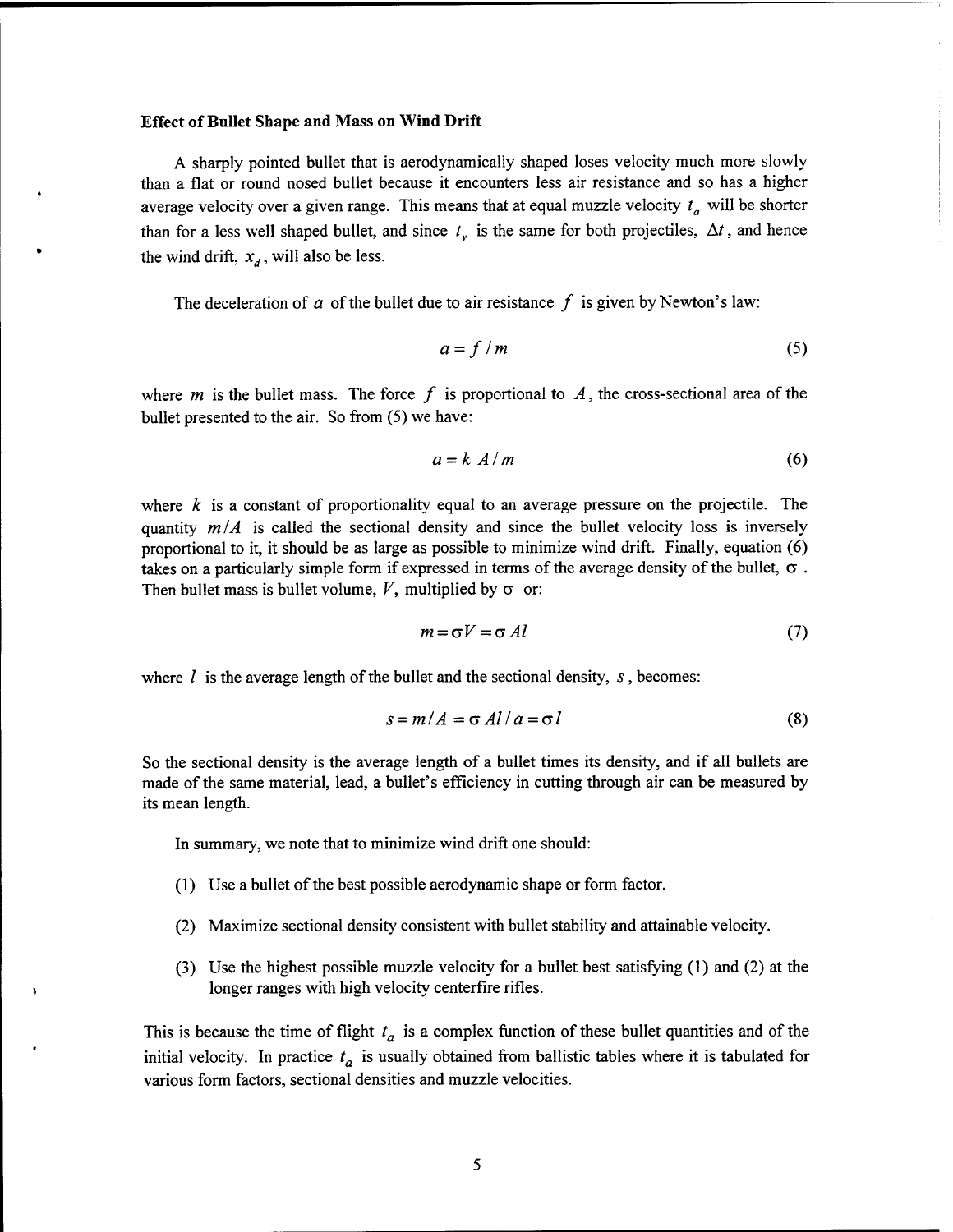#### ARMY RESEARCH LABORATORY PHYSICAL SCIENCES DIRECTORATE MANDATORY DISTRIBUTION LIST

Defense Technical Information Center\* ATTN: DTIC-OCC 8725 John J. Kingman Rd STE 0944 Fort Belvoir, VA 22060-6218 (\*Note: Two DTIC copies will be sent from STINFO office, Ft. Monmouth, NJ)

#### Director

US Army Material Systems Analysis Actv ATTN: DRXSY-MP

(1) Aberdeen Proving Ground, MD 21005

Commander, AMC ATTN: AMCDE-SC 5001 Eisenhower Ave.

(1) Alexandria, VA 22333-0001

Director Army Research Laboratory ATTN: AMSRL-D (John W. Lyons) 2800 Powder Mill Road

(1) Adelphi, MD 20783-1197

Director Army Research Laboratory ATTN: AMSRL-DD (COL Thomas A. Dunn) 2800 Powder Mill Road

(1) Adelphi, MD 20783-1197

Director Army Research Laboratory 2800 Powder Mill Road Adelphi, MD 20783-1197

- (1) AMSRL-OP-SD-TA (ARL Records Mgt)
- (1) AMSRL-OP-SD-TL (ARL Tech Library)
- (1) AMSRL-OP-SD-TP (ARL Tech Publ Br)

Directorate Executive Army Research Laboratory Physical Sciences Directorate Fort Monmouth, NJ 07703-5601

- (1) AMSRL-SE
- (1) AMSRL-SE-C (V. Rosati)
- (1) AMSRL-SE-C (M. Hayes)
- (1) AMSRL-OP-FM-RM
- (22) Originating Office

Advisory Group on Electron Devices ATTN: Documents Crystal Square 4 1745 Jefferson Davis Highway, Suite 500

(2) Arlington, VA 22202

Commander, CECOM R&D Technical Library Fort Monmouth, NJ 07703-5703

- (1) AMSEL-IM-BM-I-L-R (Tech Library)
- (3) AMSEL-IM-BM-I-L-R (STINFO Ofc)